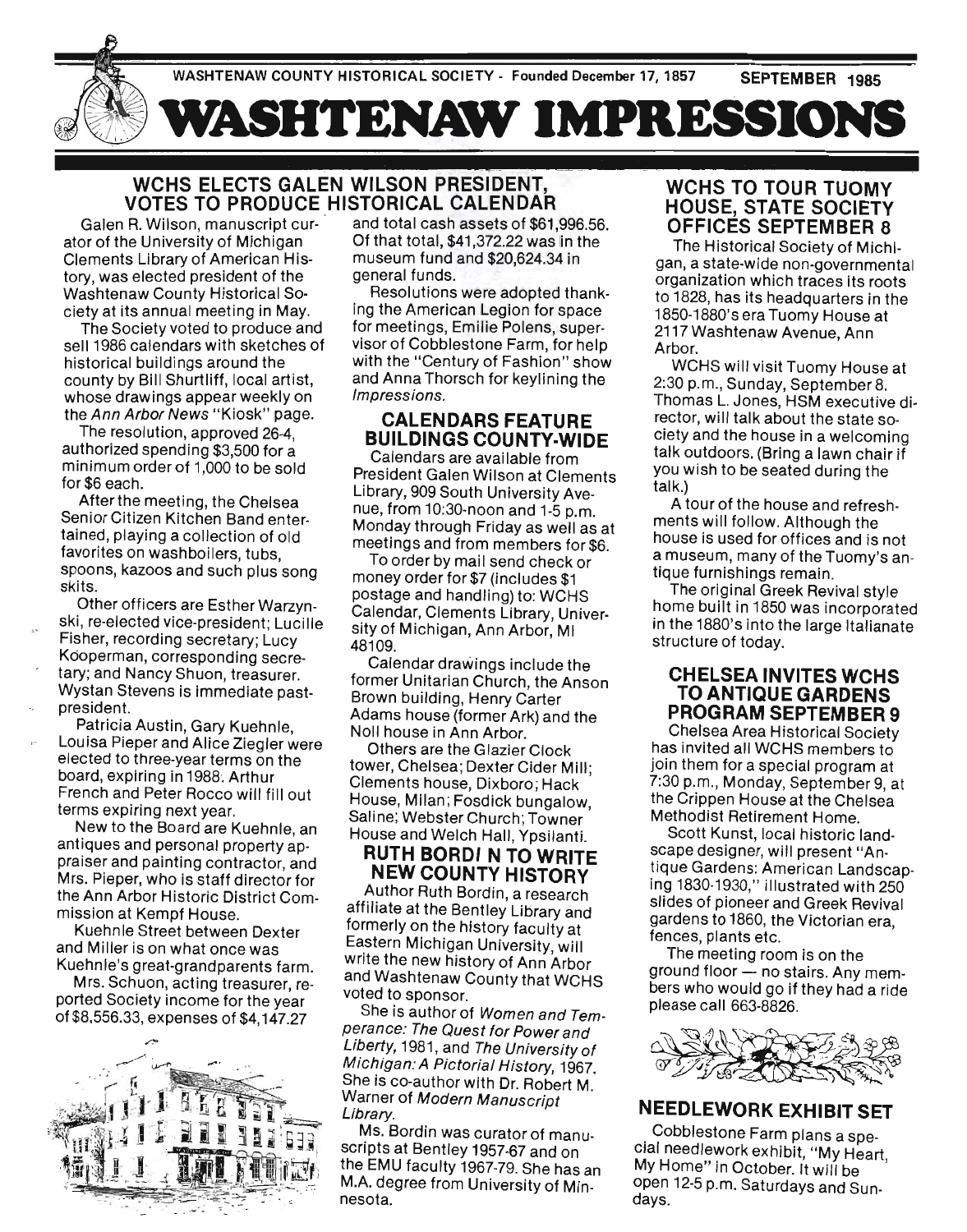# **WCHS 'INVADES' CANADA WELCOMED TO SITES OF NOT·SO·FRIENDLY PAST**

A carefree group of tourists on the Washtenaw County Historical Society bus tour invaded Canada Saturday, June 9, and no one seemed to mind.

A Canadian customs official stepped onto the bus briefly to ask if all aboard were United States citizens. Only a few in front could actually hear the question over the buzz of conversation. The bus was waved on.

Long a friendly border, it wasn't always so.

Indeed the first stop on the tour was at the Francois Baby house in Windsor which was briefly occupied by American Brigadier General William Hull when he invaded Canada July 12, 1812. He withdrew August 8 and within a few days surrendered Detroit to the British.

While British General Brock crossed downstream on his way to Detroit, the Royal Artillery set up guns at Baby's to bombard Detroit.

Years later, the Battle of Windsor was fought in Baby's orchard, ending the "Patriot War" of 1837-38.

The Patriot War, usually listed in quotes, never really was a declared war, WCHS President Galen Wilson explained. "It really wasn't much of anything except it was real exciting at the time."

In the 18.30's Canada was reworking its governmental system and there was a lot of unrest. Americans, inspired by a misguided notion of freeing the Canadians from British rule and perhaps also by hope of personal gain, jumped in to help.

Very few lives were lost but a lot of ill will resulted. The Americans built Fort Wayne at Detroit to guard the coast. The British re-fortified Fort Malden.

Much of the ill will stemmed from the Battle of Windsor, December 4, 1838. About 135 men seized a steamer, the Champlain, crossed to Canada, and about 2 a.m. set fire to military barracks, a guard house and the steamer Thames, according to Michigan: A History of the Wolverine State.

Several sleeping soldiers burned to death, others were shot as they escaped the burning building. A strong Canadian militia force moved



### FORT MALDEN Guides, dressed as 19th century **British soldiers with muskets.**  against the invaders. The raiders broke and fled. Twenty one were

killed and four taken prisoner. The prisoners were lined up and shot.

The Baby house, now in the shadow of Cleary Auditorium and the Hilton Inn, is maintained as the Hiram Walker Historical Museum of local history.

Hiram Walker is said to have established the first large scale industry on the Canadian shore in 1858, a distillery. The Baby house was restored and opened as the Hiram Walker Museum in 1958, the company's centennial year.

The museum contains a variety of things from southwest Ontario-an early printing press, 19th and early 20th century women's costumes, a display, "The Wages of Sin," with wrist irons, leg irons, gibbet irons, a gallows and trap door.

Also on display are furniture and tools including a black walnut dish dresser, 1820 walnut cradle, 1820 cherry corner cupboard, a grain bin hollowed out in a buttonwood or sycamore tree segment, an all-oak washboard (no metal), as well as items from a nearby archaeological dig.

From the Baby house tourgoers could stroll across Riverside Drive to see Windsor's riverfront Dieppe Gardens and a superb view of the Detroit skyline.

The bus then headed south 18 miles on Highway 18 along the river to Amherstburg for lunch in the restored 1849 building housing the Navy Yard Restaurant.

Thomas Salmoni first erected it

for a hotel, mercantile and ship's chandler business.

The three-story building, added to three times, has more than 40 rooms plus a vaulted ceiling ballroom on the third floor (not open to visitors). Harriet Beecher Stowe was once a guest there.

In 1979, Mike and Lillian Duffy bought and renovated it. They salvaged and re-used all 12 fireplaces, the black walnut bannisters, spindles, newel posts, and 12 inch baseboards.

Portions of a four-foot diameter stone tunnel were uncovered. As southern perimeter walls of the original fort extended to the site, there is speculation it may have been an escape tunnel to the river.

Fort Malden and the Navy Yard were established near the mouth of the Detroit River on the Canadian side opposite Bois Blanc (Bob-Lo) Island after the British finally had to leave Detroit in 1796.

Here they maintained their defenses and almost the same close ties with the Indians and fur trade as they had earlier on Michigan soil.

The ships, General Hunter and Queen Charlotte, which took part in the capture of Detroit, were built at the Malden Navy Yard, as was the Detroit, flagship of the British fleet, which was defeated by Commodore Perry in the decisive Battle of Lake Erie.

Some tourgoers walked to the partly restored fort from the restaurant, passing by the Park House Museum which was originally built in 1796 near the Rouge River.

When the British left Detroit, the House's Loyalist owner dismantled and moved it to Amherstburg where it was rebuilt around 1799. It is of solid log French frame construction with clapboard siding, cedar shake roof and a fireplace at each end.

Over Fort Malden today fly the Canadian Maple Leaf flag, the British Union Jack and the 15-star Starsand-Stripes of William Henry Harrison, whose men occupied the site of Malden after the Battle of Lake Erie until July 1815, when it was returned by terms of the peace treaty.

The present Fort Malden National Historic Park contains about 11 ac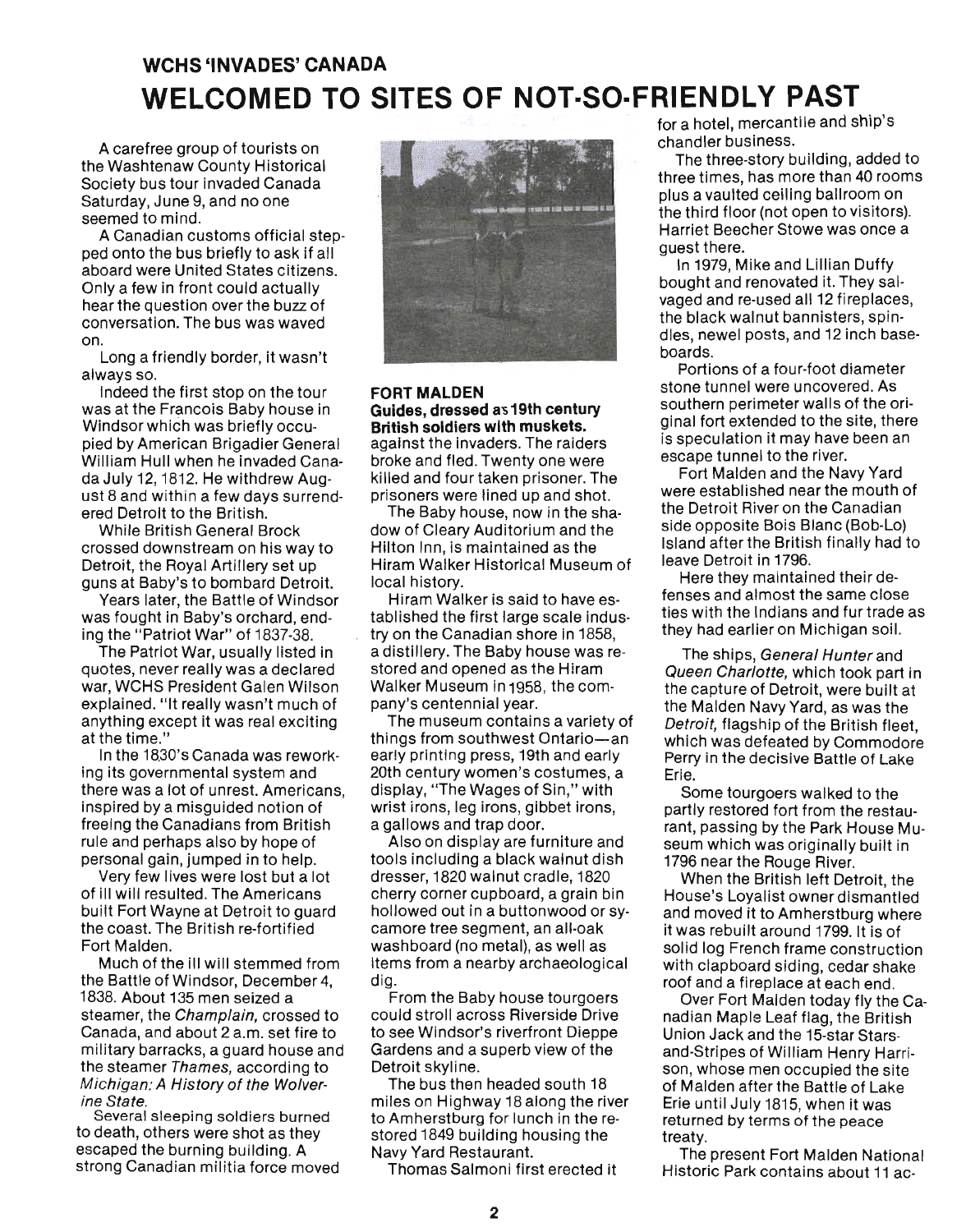res on the riverfront with remains of original earthworks, two exhibit buildings and restored barracks. The fort played an active role in the War of 1812 and Patriot War of 2007-י מו<br>^ Following an introductory slide

show in the visitor Reception Centshow in the visitor Reception Center, tourgoers were free to view the exhibits and grounds, visit the restilibits and grounds, visit the restored barracks and cookhouse,<br>where fresh churned butter could be sampled on bread, as well as see a musket shooting demonstration.

wet snooting demonstration. the manual of arms exercises the the manual of arms exercises the soldiers had to do daily and the ceremonial prime and load before siemomai<br>...ti The musket weighs ten pounds,

the musket weighs ten pounds, the spokesman said, and would only fire about 6 out of 10 times. "It it's very windy or raining, it will dampen<br>the powder and it won't spark. bowder and it won't spark.<br>Eks klask powder we are using

lift black powder we are using. aves a very trick residue, The said.<br>It is builds up very published the flint builds up very quickly on the film so you always have to wipe your flint off to make sure it's nice and clean<br>so it will spark.

"Also, from use, the flint gets very also, from use, the fifth gets ve iii su yuu l d IUL.<br>The ceremonial prime and load

was done when soldiers first enwas done when soldiers first en-<br>tered battle. When they saw the enered battle, writen they saw the en-<br>my thou'd be lined up in rank and file and began loading the muscle of file and began loading the musket following these elaborate instructions and orders. s and orders.<br>De ee the musket was loaded,

"Once the musket was loaded,<br>wided vance within range of the ey a advance within range or the shot. Following that they would do shot. Following that they would do what was called the quick load. A good soldier could quick load his musket in about 15 seconds. net in about 15 seconds.

round and ming numerous fixed and usually fight the conclu-<br>fixed and usually fight the conclused and usually fight the concluin hand-to-hand combat. ang-to-nang compat.<br>Eba bayonet is very long-147

. includion is very long— it.<br>Sebes. Because it's triangular, after inches. Because it's triangular, after<br>you were run through you were usually left for dead on the battlefield any left for dead on the battlefield ecause a surgeon c ning of wound.<br>Duite often before going into

battle, they would infect the bayonet battle, they would infect the bayonet by dipping it into a compost or manure pile. The shot they used were round lead bails. If you don't remove the lead from the body, you die of lead poisoning."



#### **PARK HOUSE MUSEUM Built near Rouge River 1796. Loyal· ist owner moved it to Amherstburg ist owner moved it to Amherstburg** when British left Detroit. Now sits near Fort. I FOIL.<br>Few were weering the red wool

iney were wearing the red wool crets the soluters had to wear year.<br>"Sund, "Once given the isolations" bund. Once given the jacket, you au to keep it two years. The only ay you could clean n They world world was a summer-insurance world was a summer-insurance world was a substance world was a summer <br>In the contract world was a summer summer and such a summer summer summer and such a summer summer summer summ

parts. The soldiers used to weare grius. The soluters used to wear<br>would almost in winter. Their hats ay woor pants in winter. Their nats were black bell shaped shakos. A straight-sided stovepipe type was<br>also used. The shake sit high on the head of

because men at that time only averaged 5 foot 5 to 5 foot 6 inches. On an open battlefield you'd want to an open battlefield you'd want to<br>look taller to your enemies.

The barracks is stocked with replicalization to succident with repcas mai people can hangle and tryto the backpacks mat men wore in-<br>battle weighed approximately 60 pounds, weighed approximately bu pounds, he said. They had a mess<br>kit, extra blanket, uniform, boots, food, extra planket, uniform, poots, ioù, ari IS.<br>Eese were no left and right boots

there were no left and right boots then, "so you rotated your boots<br>every day."

Dress uniforms were used only press uniforms were used only bout temper cent of the time—into<br>ettle or on special occasions and battle or on special occasions and holidays. The rest of the time they wore their forage uniform with pill-<br>box hat. Soldiers normally had to drill six

Soldiers normally had to drill six hours daily. It was hard labor, nonstop. They weren't permitted to sit during that time. The average soldier was paid 10 cents a day. A bot-<br>tle of beer cost a penny. A soldier could be fined up to 7

A Soldier could be fined up to 7 cents a day for any infraction-dirty button or uniform or smoking in the streets. The money was usually spent for booze. nt for booze.<br>he British soldier got one pound

of meat a day and a half pound of of meat a day and a half pound of<br>bread. Usually they would go together in groups of 10 or more and make one big stew. In summer they had viewels stew. In Summer they had vegetables from the garden, in winter it would be almost strictly a<br>meat diet.

For recreation they had draughts (checkers) and cards. The cards had neckers) and cards. The cards **i** "they wanted to keep the British They wanted to keep the British my sort of ignorant so they<br>wilde?! be able to disobey orders." turit be able to disobey orders.

ring theu to keep the desertion ale down by doing this but there.<br>In a living a very high desertion actually was a very high desertion<br>rate in the British Army."

After the Battle of Lake Erie the British burned Fort Malden and retrusti burned Fort Malden and leealed eastward. They were beat in the Battle of the Thames and<br>Chief Tecumseh was killed.

After 1815, the British re-occupied the Malden site and rebuilt a smaller fort on the ruins. Its significance declined and forces were withdrawn in ined and forces were withdrawn in 1836. After the unrest in 1837, it was rebuilt and garrisoned. By 1861 gamsoned.<br>British regulars were

withdrawn anq replaced by enrolled withdrawn and replaced by enrolled pensioners, retired soldiers who were able to maintain it. Many small<br>cottages were provided for them neages were provided for them. spection.

#### **SAUK TRAIL ENDED AT AMHERSTBURG**  Highway 18 south from Windsor

th Amherstburg, Ontario, along the ... to Amherstburg, Ontario, along the Detroit River is the lower end of the<br>Great Sauk Trail. Indians from the midwest crossed

southern Michigan and the Detroit southern Michigan and the Detroit River to Amherstburg every year to receive presents from the Great White Father (King of England). These included provisions, rum. cloth, tobacco and ammunition for<br>hunting.

In pioneer days in Michigan, was in proneer days in ivilchigan,<br>feebber wurdt in de annually in 1990 rashtenaw citizens were

The fort was turned over to the Province of Canada in 1855, and four Province of Canada in 1855, and four years later was used as a lunatic<br>asylum. After 1875 the buildings and grounds were used for a lumber.<br>Sylumber used were used for a lumber and planing mill. By the end of In planing min, by the end of<br>fedd Wedd the site was subdivided forio vvar i the s It was recognized by the Historic

It was recognized by the Historic Sites and Monuments Board of Canada in 1921 as of national historic significance. A small park was established in 1939.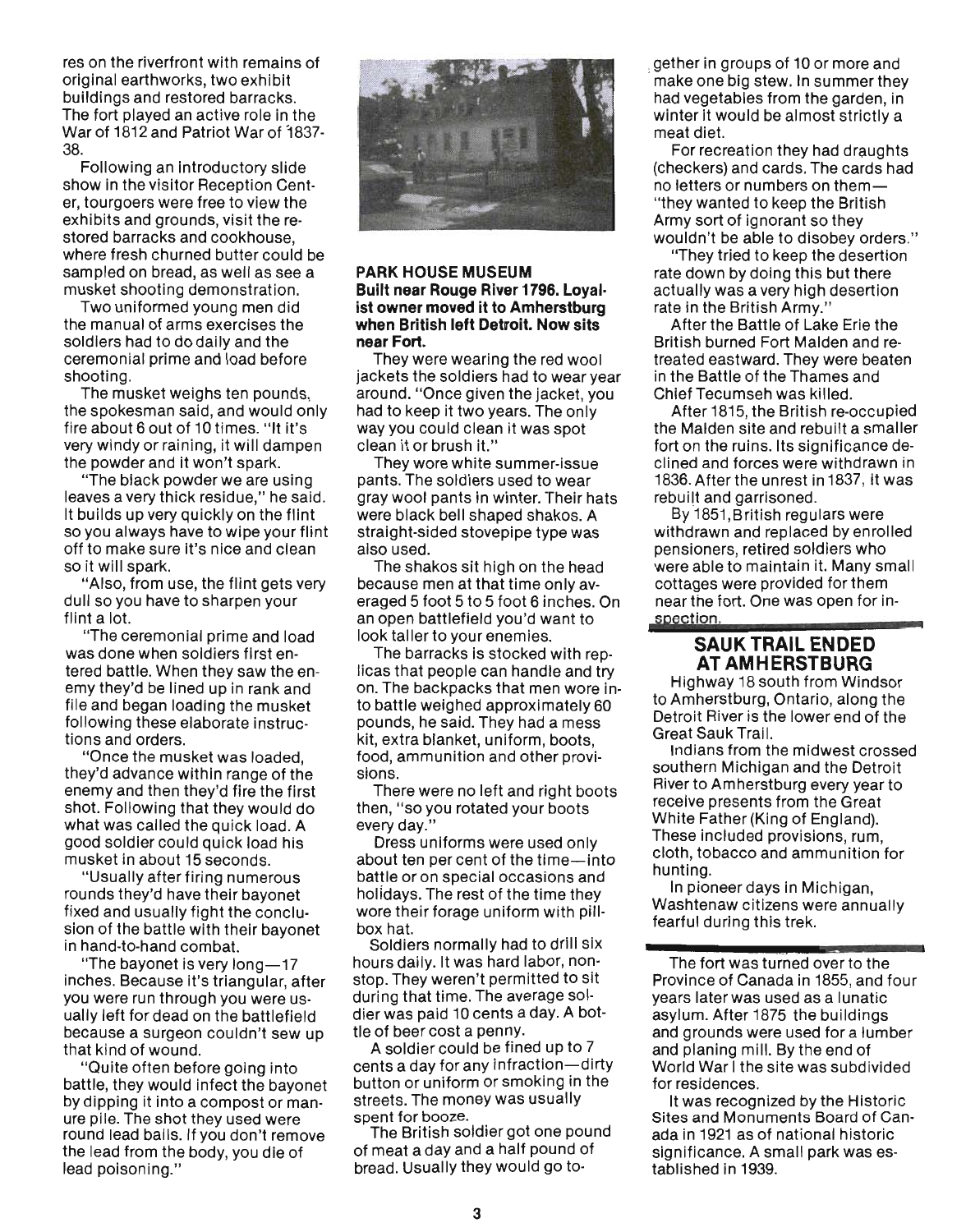Among the items on display are a Dirty Girty.<br>In the Civil War era, fugitive Deaded belt and strongbox used by The Diring Pilvar era, fugitive beaded belt and strongbox used by ln the Civil War era, fugitive buring prohibition, illegal liquor<br>Tecumseh and a sturdy twisted slaves made their way through the moved in the other direction across

The Interpretation Center, which an interpreter with the British Indian freedom in Amherstburg, the south-The Interpretation Center, which an interpreter with the British Indian freedom in Amherstburg, the south-<br>once was the laundry and cooking department. On the other side of the ernmost Canadian town. once was the laundry and cooking department. On the other side of the facility for the lunatic asylum, now river he was thought of in much facility for the lunatic asylum, now river he was thought of in much Today theire is a North American<br>houses two floors of exhibits. stronger terms—such as traitor or Black Historical Museum in Amstronger terms—such as traitor or Black Hist<br>Dirty Girty. herstburg.

# **High Hopes: CITY, whom they call and derground ratifoad in the U.S. to the fiver to the United States.**<br>A second of the City Found Foot Functoning of AFF OADITOL ON ANOFHALLY LILL OF T **DISLIKED FEDERALISTS, ANSON BROWN HORNING IN ON THEIR DOMAIN**  DISLINED FEDENALISTS, ANSUN BRUWN NURIN

If early plans of Ann Arbor founders John Allen and Elish ah Rumsey had materialized, the state capitol would now be sitting in place of Angell Hall.

The first printed map of Ann Arbor by J.F. Stratton in 1836 shows a statehouse square there and a jail square on the Federal Building site.

The map was part of a display of Ann Arbor-Washtenaw County history at Clements Library for Preservation Week, assembled by new Society President Galen Wilson.

It dealt with many facets of local history. Material from the Michigan **Historical Collections at Bentley** Library, WCHS and Dr. Frank Whitehouse's postal collection as well as from Clements were on display.

The founders' political sympathies were "transparent in the absence of Federalist John Adams' name from the succession of 'Presidential' streets: Washington, Jefferson, Madison, Monroe," Wilson John Allen's own sketch of Ann

John Allen's own sketch of Ann Arbor in 1825 shows William Street on the south to North Street, later renamed in honor of Mayor James Kingsley, and First Street on the west to Fifth Street on the east with Allen Creek at the west edge of In a letter dated at "Ann Arbour,

In a letter dated at "Ann Arbour, February 20, 1825," John Allen describes for his mother the new settlement. A year before "there was not an inhabitant within ten miles ... now in the village and neighborhood there is between thirty and forty fa- $\mathbf{S}$ ." $\mathbf{S}$ 

"Our water is of the purest limestone ... the river the most beautiful I have ever beheld." He describes a mild winter with "ploughing" in Jan- $W$  in a small log house with a small log h

"We live in a small log house with but one room down and one up stairs (or ladder rather) with a good fireplace and cooking stove, by which Ann does the work of our family with care, and none to fret or put her out of temper."

An 1826 map of Michigan Territory by John Farmer shows 12 named counties. One a decade later shows 35 counties. Port Lawrence of 1826 became Toledo in 1836 and is shown as part of Michigan.

"Washtenaw County's 40 townships in 1826 were cut to 20 by 1836 with the formation of Livingston, Ingham, and Jackson counties."

An 1825 deed for land in Lima township was signed by President John Quincy Adams. "His successor in office, Andrew Jackson, eventually commissioned someone to sign such deeds on his behalf."

Broadside land sale advertisements (Ypsilanti, 1827 and Ann Arbor, 1837) promised easy terms. Lucius Lyon wanted to sell 100 Ypsilanti lots. Ann Arbor had 1,000 village lots and 100 outlots within a mile of the village.

 $1850$  ist of the county's adults in ivov were born elsewhere-New England, Virginia, Great Britain or<br>Germany.  $\lambda$ 

Letter writers wrote territorial representative Lucius Lyon (1800-1851) for newspapers reporting activities of Congress, 1833. Others wrote home. Jerry C. Van Ryper described his new home and land in Lodi township near Saline with not a single. punctuation mark. Jakob Aprill wrote home to Wurtemberg from "Annaber."

The Society loaned the Bible of Johann Georg and Elisabeth Katherine Allmendinger, a German family which rose to prominence.

In 1030 came Anson Brown, who, with his brother-in-law Edward Ful- $\lim_{n \to \infty} 1830$  a "Lower Town" which he intended to become the commercial hub of Ann Arbor. Streets were named after New York City thorofares-Broadway, Wall Street and Maiden Lane.

Lower Town was annexed in 1832 and Brown managed to get ap-1833, ed post master in October 1033, moving the office to his "elegant, three-story brick retail complex on Broadway."

Tecumseh and a sturdy twisted slaves made their way through the moved in the other direction across cane of Simon Girty, whom they call underground railroad in the U.S. to the river to the United States.

UN THEIR DUWAIN  $\frac{m}{\sqrt{2}}$  ment  $\frac{m}{\sqrt{2}}$  ment to the south protests due to the south  $\frac{m}{\sqrt{2}}$ ment to the south protested loudly. but it was cholera that won the day for them by carrying Anson Brown off in September, 1834."

Brown's hotel/post office/general store still stands. Ann Arbor's oldest extant building. It now houses the<br>St. Vincent de Paul store. ncent de Paul Store.<br>Control de Lucius

Une of Brown slietters to Lucius Lyon slinging mud at John Allen and Judge Samuel William Dexter (1792-<br>1863) was on display.  $\mathsf{was}\,\mathsf{on}\,\mathsf{display}.$ 

"Before settled churches were es tablished in the county, religious services were sporadic, largely depending on itinerant or semi-permanent missionaries to preach and administer the sacraments."

"Missionary Friedrich Schmid was sent by the Basel (Switzerland) Evangelical Missionary Society at the request of Washtenaw County **German Lutherans. He preached his first sermon in the area in 1833 and**  $\frac{1}{2}$  sermon in the area in 1833 and unged the first German Church ganized in Michigan Territory.

The Rev. Mr. Schmid "became a settled pastor and his ministry here extended into the 1870's. In an 1839 deed, he and his wife, Louise (daughter of German immigrant Heinrich Mann) sold land in Scio<br>township."  $\mathsf{supp}$ .  $\mathsf{P} = \mathsf{min} \mathsf{P}$ 

Presbyterian Hev. William Page wrote on January 25, 1828, that "our meetings on the Sabbath continue<br>large," in Ann Arbor.  $\mathbb{R}^n$  in Ann Arbor.

 $\alpha$  have been to ipsilanti a very  $\alpha$ flourishing little village about eight miles south of this place and was urgently solicited by some of its most influential inhabitants to obtain for them if possible a clergyman. The place is growing rapidly and is for an infant settlement quite healthy."

The Rev. Abel Brown (1810-1844), a missionary in the cause of antislavery and temperance, visited Ann Arbor in the summer of 1843 on a<br>lecture circuit. Later,  $\alpha$  and  $\alpha$  arbor was sending  $\alpha$ 

Later, Ann Arbor was *sending*<br>issue of the theory missionaries. A special issue of the Methodist-Episcopal Congrega-<br>tion's *Mayflower* (May 10, 1883) on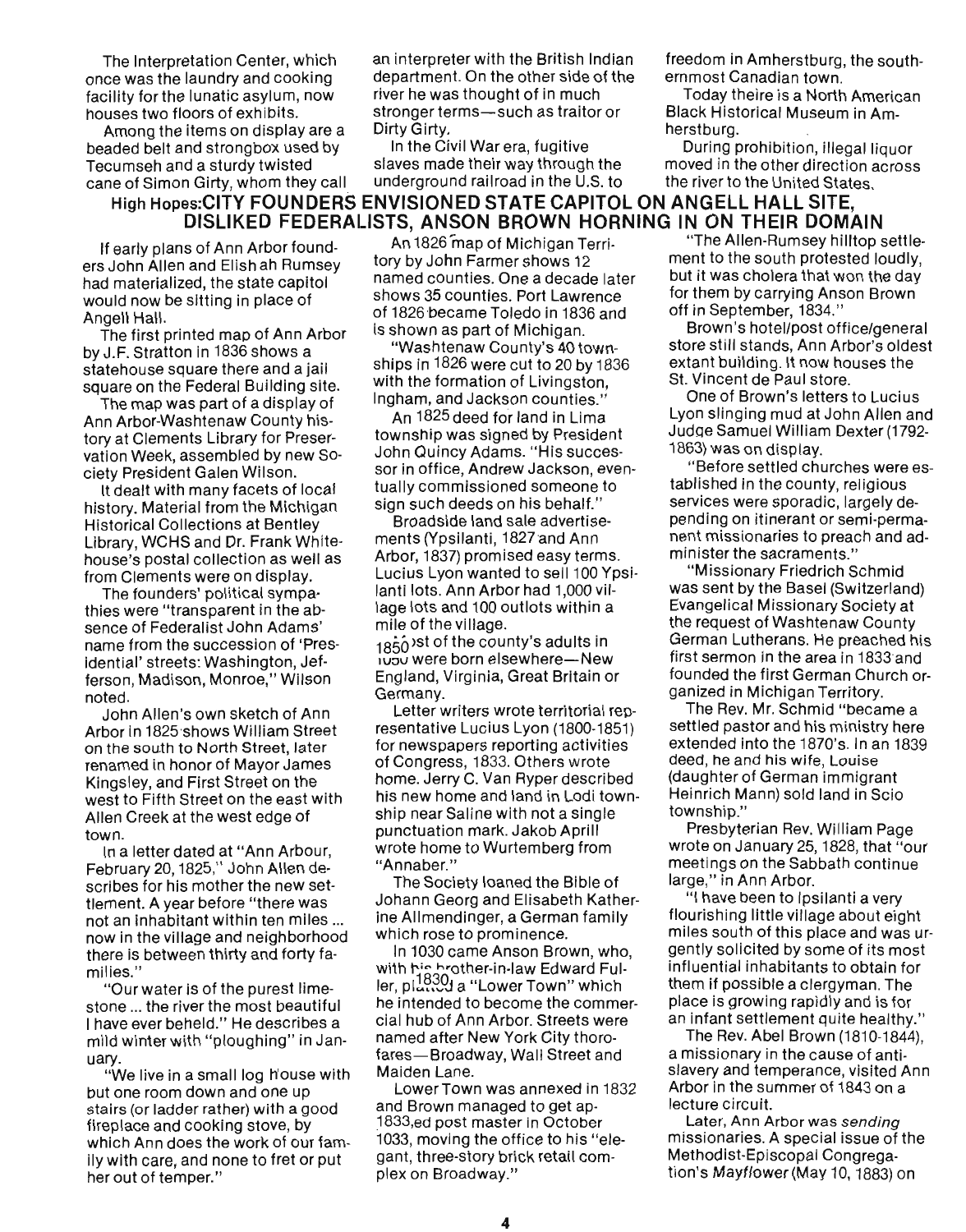pink silk carried news articles about its mission societies. The pink silk edition was for an art show at the church.

Not all the early missionaries were out to save souls. The Universalists believed that all people would be saved. The Rev. Nathaniel Stacy (1770-1868) was called by the Universalists at Ann Arbor in 1835. He remained until 1840:

After his first visit to Washtenaw County in August 1835, he wrote enthusiastically, "The country is good, beyond almost any that I have ever seen." He had visited Ann Arbor, Lodi, Dexter and Ypsilanti.

He describes "extensive fields of corn, waving to the gentle breeze, allmost boundless plantations groaning under a luxuriant and golden harvest."

His shopping list for a trip into town (Ann Arbor) included selling wheat, delivering chairs and buffalo skins, borrowing a book, settling a debt and selling a cow.

One of Stacy's hobbies was collecting stories of persons whose Calvinistic or evangelical beliefs resulted in their insanity. Displayed was an account in Stacy's hand of the confession of a Mr. Hurd "made del'i rious at a Methodist protracted meeting."

Stacy's marriage register, covering his entire ministry, contains several pages of Washtenaw County marriages, 1835-40.

"The Toledo strip, a 526-square mile tract of land caught between two survey lines (1802 and 1805), both approved by Congress, was the object of a bitter controversy between the state of Ohio and the Territory of Michigan for more than 30 years.

"At stake was the mouth of the Maumee River and its access to Lake Erie."

"Its inhabitants called it 'one of the most prosperous and enterprising districts of the Western World." Territorial Representative Lucius Lyon dubbed it Michigan Territory's 'brightest jewel.' Governor Cass referred to 'a morass known by the name of the Black Swamp'."

"Opinion was divided in the disputed area itself. Bear witness, two postmarks from 1836: 'Toledo, Ohio' and Toledo, M(ichigan) T(erritory)."

An <sup>7840</sup> manuscript map shows the resurvey of the disputed land, and by its language-"Land lying



#### **U·M LIBRARY CA. 1887 From Society's "Souvenir of Ann Arbor University."**

between the Old and New State Lines"-almost seems to admit that Michigan's claim was legitimate. Wilson notes.

"One of the surest signs that a frontier town had begun to cast off its roughness was the importation of the arts. In May, 1827, teenager Miss Lucy Clark arrived in Ann Arbor bringing with her a piano. This instrument, now rebuilt and owned by WCHS, is currently housed in the Stearns Collection on the U-M North Campus."

Two bound volumes of sheet music belonging to Lucy Ann (1811-1856) and her daughter Frances E. Kingsley (1833-1909) were displayed along with Allmendinger's New Method for the Reed Organ, 1878, both belonging to WCHS.

" In 1830, Miss Clark married local politician James Kingsley (1797- 1878). He built an opulent home on the street that now bears his name. Lucy's tombstone in Forest Hills Cemetery bears her maiden name. Their daughter, Frances, became the wife of Charles A. Chapin, the parents of Miss Lucy Chapin who gave many family things to the Society.

D.F. Allmendinger, third generation of German immigrants, operated the Ann Arbor Organ Co.

The organ now in Hill Auditorium was built in 1893 by the Detroit firm of Farrand and Votey for the Columbian Exposition in Chicago. The University acquired it the next year for \$15,000. One hundred and sixteen stops and 3091 pipes made it one of the finest instruments in the mid· west. The organ, since rebuilt and expanded, is still in use.

While the Civil War made a more

lasting impression at home than any other 19th century war, Washtenaw citizens were in all of them. Even fourteen graves of Revolutionary soldiers who came here long after that war have been identified in the county.

One of them, Archibald Armstrong, as a 15-year-old drummed the death march at the execution of British spy Major John Andre, October 2, 1780. He is buried in Saline.

"Over 3,000 young men from Washtenaw County enlisted from 1861 to 1865, including 96 in the 102nd Colored Infantry. Four hundred and seventy-five Washtenaw men lost their lives.

"Patriotic stationery was popular both North and South, preaching the gospel of Union or Rebellion. A Union envelope postmarked in Ann Arbor, May 13, 1861, was one of the items from Dr. White house's collection.

The sword of Captain John A. Clark of Chelsea, Captain of Company I, 7th Michigan Cavalry, and his letter to Chelsean William Wesley Whedon about the Battle of Gettysburg, July 30, 1863, were displayed.

" In 1864Ann Arbor voted narrowly for Lincoln, Washtenaw County went for the Democratic candidate, George McClellan. But hundreds turned out to hear University of Michigan president Erastus Otis Haven's memorial address the day of Lincoln's funeral.

"The Chapin family of Ann Arbor thought enough of Lincoln to place a carte-de-visite (photograph) of him in their family photograph album.

"The placement of the University of Michigan at Ann Arbor in 1837 guaranteed that one of the area's most noted "products" would be education.

U-M president Henry Philip Tappan (1805-1881 ) wrote a note in 1856 on stationery illustrated with a view of campus. None of the buildings visible are extant.

U-M professor and later president Haven argued for non-sectarian public schools in 1853 but he "clearly expected those schools to maintain Christian values. His speech;es not infrequently found their way into print, a good deal of the " Increased Mental Activity of the Age,' 1854, was Haven's own."

An 1896-97 catalogue from Ann Arbor High School, considered one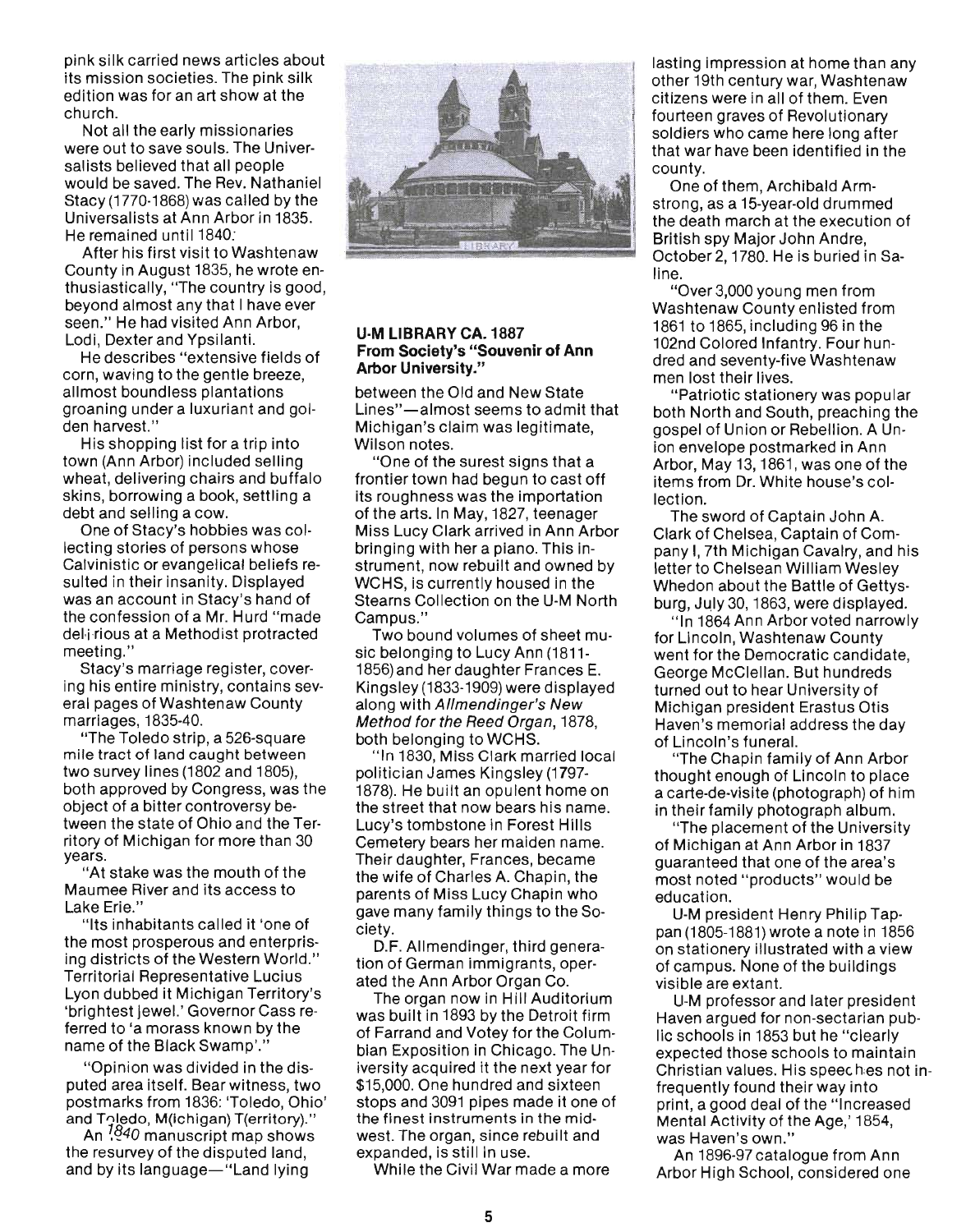of the finest schools in the state, was shown. The school, built in 1861, burned in 1904.

A displayed "Herbarium" or scrapbook of dried flowers was prepared by Delia Miller at the State Normal School in Ypsilanti. She graduated in June, 1861, and died three months later.

The Michigan Schoolmasters Club held its first meeting in Ann Arbor in 1886, A reprint of the papers is from a possibly unique original copy. The three above items are Society possessions.

"To a frontier community,, the post office was the major link to the outside world. Prior to the railroad, post riders carried the mail once or twice a week between settlements.

"Mail was not delivered, but rather 'called for' at the Post Office. One of the reasons Anson Brown's removal of the post office to the north side of the Huron River in 1833 . was so objectionable to central Ann Arbor was that it necessitated a lengthy walk to get one's mail.'

Postmaster Brown waffled on the spelling of Ann Arbor/Arbour in 1834 postmarks shown. "The 'Free' was the franking privilege of members of Congress to send and receive government business letters without charge, a substantial savings when postage from Ann Arbor to Washington was 25 cents."

"Ann Arbor jumped the statehood gun by several weeks, dropping the word 'Territory' from its stamped circle postmark, December 31,<br>1836.

Envelopes were shown advertising Ann Arbor's Michigan Union Brewing Company, Eberbach Pharmacy and Dr. Chases' Steam Printing House.

"In the 1870's and 1880s, practically every county in the midwest produced an atlas which mapped the land township by township and, offered to those willing to pay, engravings of their homes and farms.

In the 1874 Washtenaw County atlas on display one engraving of a Lima township farm included the message that all 207 acres were for sale. The Freedom township map shows the heavy German influence in the area.

Surveyor and map-maker Orange Risdon was responsible for plotting the Detroit-to-Chicago road, present day U.S. 12. An 1814 surveying text belonging to him was shown. He

An 1890's "Souvenir of Ann Arbor University" showed 20 local scenes. the old Observatory (near present Many are long gone but some are U-M hospital) and the DKE chapter still familiar-the U-M president's house or "shant," 611 East William house, the old fire house, the Con- Street.

# **OBSCURE' 'PATRIOT WAR' WAS PRETTY EXCITING IN THESE PARTS BACK IN 1837·38, LETTERS SHOW**

The little-known "Patriot War" with Canada in 1837·38 is dramatized and brought right to Ann Arbor's doorstep by letters in the University of Michigan's Clements Library.

Michigan Governor Stevens T. Mason wrote Ann Arbor's Captain Edward Clark directing him to raise a company of riflemen in the county and report to Gibraltar on the Detroit River the following Monday, even if he had to draft some. The letter is dated "Detroit, Feby. 10, 1838."

There was political unrest in Canada. William Lyon Mackenzie, a Canadian journalist and reformer, led an unsuccessful attempt to capture Toronto in December 1837.

Failing, he fled to Buffalo where he was welcomed and offered American money and manpower to harrass Canadian authorities. Guerilla bands of refugee Canadians and sympathetic Americans conducted frequent raids into Canada.

About a month before Mason's letter, Detroiter Augustus S. Porter wrote his brother Albert at Niagara Falls about one of the raids.

The Wayne county "gaol" was broken into at night, a quantity of government muskets stolen, put aboard a stolen schooner and carried to the "Patriot camp" at the mouth of the Detroit River.

A deputy marshall with 30 armed men gave chase in a chartered ferryboat but the schooner commander was "backed by an array on the decks of his whole band of 200 completely armed and equipped with new U.S. muskets, to say nothing of a six-pounder well loaded with grape and canister which was very carelessly pointed and particularly regarded by a fellow standing by with a slow match in his hand."

The marshall withdrew. In a few days, 200 troops were mustered and sent on two steamboats to the mouth of the river.

That drove the Patriots to an invasion. They landed their whole force -about 400-on Bois Blanc (now Bob-Lo) Island that night.

The stolen schooner had on board

settled in Saline and is buried there. gregational, Baptist and old Unitarian Churches (at State and Huron),

three cannon, about 300 stands of muskets, a large quantity of provisions and ammunition. Patriot General Sutherland ordered the schooner to anchor just below Bois Blanc and cover with her cannon the landing of the Patriots on the Canada shore.

Those on board- $35$  or  $40$ -"interested only in firing their big guns, forgot the management of the vessel, which to their dismay, grounded."

"They were immediately briskly fired into by a force of 100 or so concealed on shore behind some fences and bushes.

"The cry of 'quarter' and capture of the schooner ensued immediately, some five aboard killed and the rest taken prisoner.

"The Patriots were on Bois Blanc, witnesses of the whole affair, but their artillery was all in the vessel and they could do nothing.

"Detroit, however, is filled with these adventurers, who walk our streets in uniform wearing in their hats or caps the tri-colored cockade, and who talk mysteriously about furtive operations."

"The current of popular feeling (sympathy for the Canadian rebels) is such that our officers hardly make an effort to assert the supremacy of the laws and when they do it fails."

''They are at this moment drilling opposite us a body of 200 or so (I have just counted them through a spy glass) among whom are a few Indians." are at the moment arising<br>us a body of 200 or so (I<br>counted them through a<br>i) among whom are a few

# **THANKS, BOOTH HELPERS**

WCHS had a booth at the Art Fair by the U-M Engineering Arch to bring its cause before the public and premiere its 1986 calendar.

Thanks are due volunteer attendants Patricia Austin, Frances Couch, Elizabeth Dusseau, Marguerite Harms, Gary Kuehnle, Lucy Kooperman, Jim Parker, Davd Pollock, Nancy Schuon, Walter Schlecht, Kathy Sutton, Galen Wilson, Lawrence and Alice Ziegler.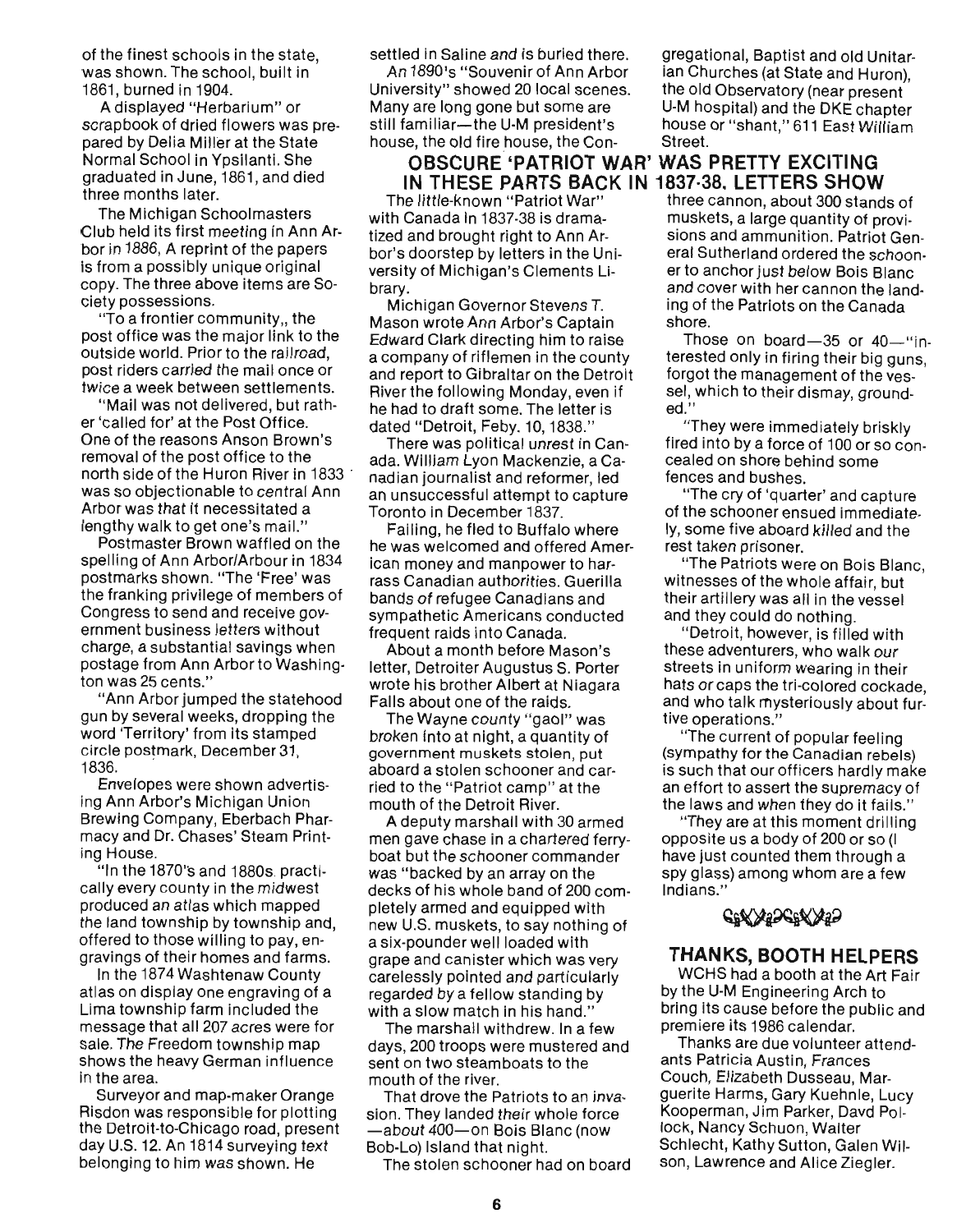# **OPEN HOUSE TO SHOW KEMPF REMODELING**

Kempf House has been going "back to its future" this summer and the public is invited to an open house there at 8 p.m. Sunday, September 22, to see the results.

The hallway of the "little Greek temple" at 312 South Division has been remodeled to reflect the original Greek Revival style. A non-original closet was ripped out and new paint, border and curtains added.

Also a ramp has been installed to misu a ramp has been mistaned to iane.<br>Le ible.<br>This is also a "kick-off" to an

effort to form a friends of Kempf House association.

# **CHILD CRAFTS PLANNED AT FALL FESTIVAL**

Children will be able to decorate cookies and participate in other crafts at Cobblestone Farm Association's Fall Festival 1-4 p.m. Sunday, September 22, at the farm, 2781 Packard Road, Ann Arbor.

This year admission will be charged but it will include a tour of the house, refreshments and a hayride, as well as adult craft exhibits and musical entertainment including dulcimer playing. A bake sale is also planned.

# **'COOK IT LIKE IT WAS' BOOK ON SALE AT MILAN**

Milan Historical Society's new 177-page spiral bound "Cook It Like It Was" Cookbook is now on sale at t was COONDOON is now on said at pu. Ju piu<br>... mail

by mail.<br>Send check to Milan Area Historical Society, Hack House, 775 County Street, Milan, MI 48160. For more information call Lorene Burger, 439- 8355.

# **MARKING ANNIVERSARY? CERTIFICATES OFFERED**

Washtenaw County Historical **Society offers recognition certifi-**Society offers recognition certifi-<br>estos en milestone anniversaries--cates on milestone anniversaries----<br>usually 50 to 150 years-to county organizations, free of charge, including frame if desired. I Hallic II desiled.<br>If your church, school, commun

ity, club, business or whatever is ity, club, business or whatever is<br>marking 50, 75, 100 or more years in the county this year, please call the county this year, please can<br>662.8826 or write to: Certificates, 663-8826 or write to: Certificates, 537 Riverview Drive, AnnArbor,<br>MI 48104.

# **19TH CENTURY TOOL CHEST, TIN SITZ BATH, LINENS, PAPERS GIVEN, CLIPPINGS RECALL 1887 MURDER**

tin bath tub (sitz type) circa 1850-60 of 2503 Geddes Avenue gave the tin are among recent gifts to the So-<br>bath tub, some linens and quilts and a circa 1840 portrait of a girl, uniden-<br>ciety.

Coleman bewerf presented the<br>tool chest he bought from the Inglis back and a hook on the back for estate to WCHS. It is on loan for display at Cobblestone Farm. A box of paper memorabilia given

are some 1860's account books<br>David).

manufacturing business declined and something from Amos Drake's and a stint as a traveling shoe sales-<br>pharmacy. man, A.F. decided to farm near Ann The Rev. V. John Shankland of Arbor in 1894. The family home at Rancho Cordova, California, gave 2103 Geddes remained their home some clippings concerning the murfor the rest of their lives. der of Jimmy Richards in 1897 in

Smith developed Highland, Concord ter from Richards' mother in Engand La Fayette Roads. The Inglises land and a couple of sticks the herbuilt the present U-M Inglis House Thit III<br>on Highland Road. days.

# FOR THREE **19TH CENTURY MANCHESTER BROTHERS, ONE A 'U-M LAW,' C-I-R-C-U-S SPELLED GLAMOUR**

For many in the 19th century glamour was spelled c-i-r-c-u-s. Most of us have heard stories of young men running off with the circus.

We don't know that they ran off. but three McMahon brothers from Manchester, one of them a graduate of the U-M law school, joined the circus.

The 100th anniversary of the founding of the Hoiland-McMahon Circus, organized in Delevan, Wisconsin, in 1885, was celebrated there July 23, Margaret Sias of Chelsea tells us.

According to the Delavan Enterprise, John S. McMahon, 31, was already a "versatile equestrian, leaper and hurdler" when he and George F. Holland of Delevan, another performer, organized their own circus. John's brother Charles, "a stellar equestrian leaper" also joined.

Formed late in the year, the circus planned to operate in the south from a charter steamboat after an initial three-week stand in Chicago. But in the early hours of November 6, 1885, their steamboat collided with another on the Ohio River in Indiana and sank. Only two men drowned but most of the animals and equip- ment were lost.

When they returned to Delavan to start over, the McMahons' younger brother, Joe, assumed manaaerial

A large carpenter tool chest and a The Frederick E. Sleator family  $\frac{1}{2}$ . Coleman Jewett presented the tified. The tub has a round tin chair

The chest belonged to Andrew the Society by Mrs. M.D. Latson was Franklin Smith, born Detroit 1853. Franklin Smith, born Detroit 1853. Framminghini, born betton 1899,<br>father of Katherine Inglis (Mrs. daughter of Ethelyn Morton. There After the family shoe and boot from New York state, mortgages

As the city grew toward them, Superior Township with an 1866 let-<br>As the city grew toward them, mit notched to keep track of the

> reins. Born May 27, 1862, in Manchester, Joe earned a law degree from the U-M in 1884.

Holland was occupied full time breaking in a new horse act and was glad to turn over administrative duties to Joe although he later regretted it. Holland wanted an honest, wholesome show but Joe Mc-Mahon brought in "grift." The partnership broke up but Joe continued active in circus grift until shot and killed in Wichita in 1897.

Joe was buried in Delavan but Mrs. Sias thinks John and Charles may have been buried in Ann Arbor and is looking for more information about them.

She knows that before the McMahons moved to Manchester they lived near Ann Arbor and a couple of the family attended the former Hagen School on Dhu Varren Road. She may be reached at 475-1076.